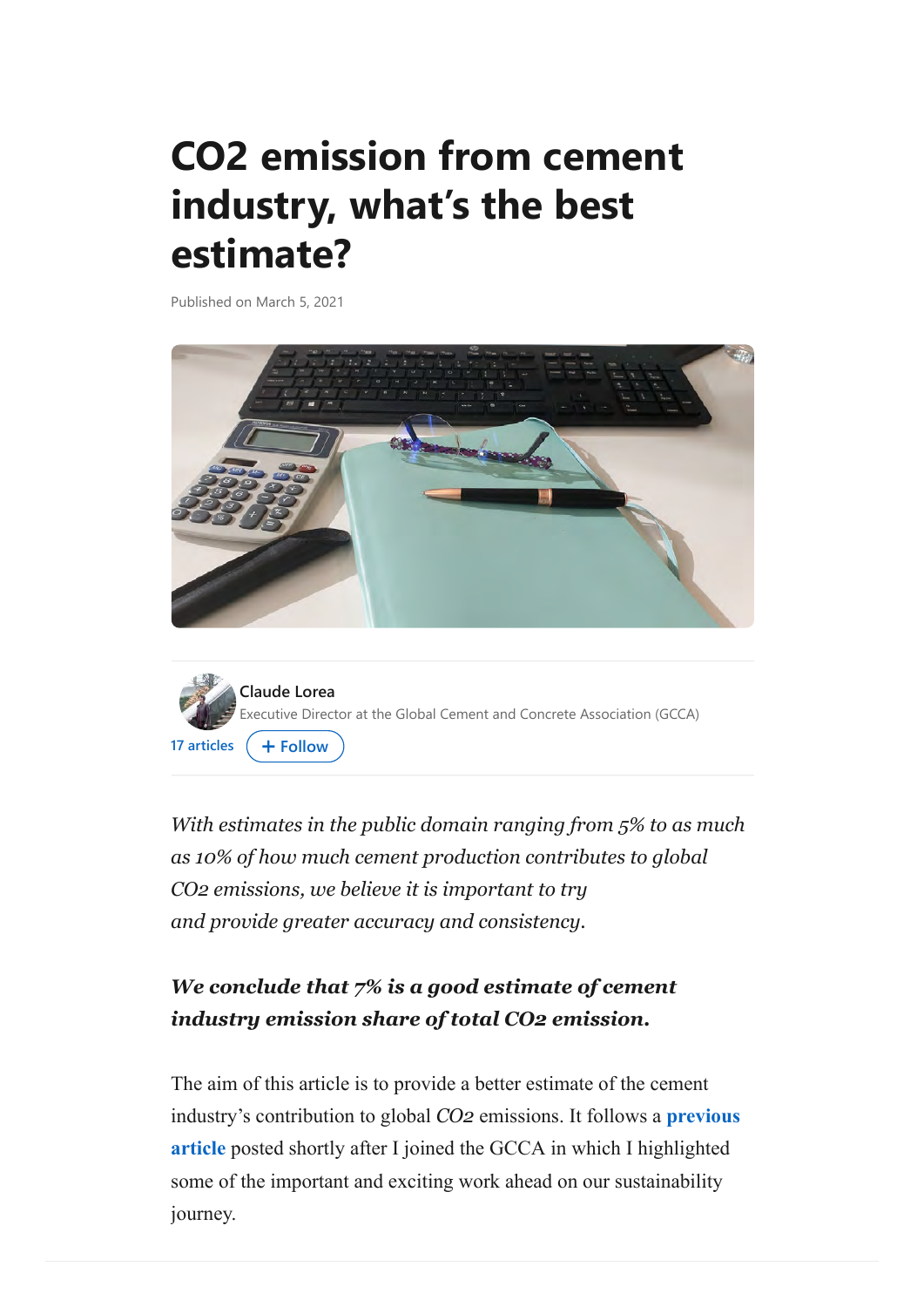Providing a more reliable figure is not a strai[ghtforward](https://www.linkedin.com/feed/) [exercise](https://www.linkedin.com/mynetwork/)  because of the wide diversity of numbers reported, and sometimes onpart of the cement industry emission (the so-called process emissions) is accounted for. Even more challenging, many reports do not specify what is accounted for. It is therefore of utmost importance to deal with data with great care when making assessments.

The first step is obviously to understand the total amount of *CO2* that is emitted per year in the world and secondly, quantify what the *CO2* emissions related to cement are. The direct *CO2* emissions associated with cement manufacture arise from both the decarbonation of the limestone and the combustion of the fuels in the kiln.

There are several sources providing total global *CO2* emission. Global Carbon Atlas [1] estimates in 2018 that 36.4 Gt of *CO2* were emitted. This estimate clearly specifies it is accounting for fossil fuel burning (coal, gas and oil), cement and gas flaring whilst the coverage is not as clearly outlined for the three further references. The PBL Netherlands Environmental Assessment Agency [2], in 2018, reports the total greenhouse gases emission were about 51.8 Gt *CO2*e. The *CO2* alone is responsible of 72% of these emissions leading to 37.3 Gt which is slightly higher than the previous estimates. For the same year, EDGAR reported that 37.9 Gt were emitted [3]. Finally, in 2016, 36.7 Gt of *CO2* were emitted according to WRI [4].

As far as the *CO2* emission from the cement industry are concerned, Global Carbon Atlas [1] reports 1.5 Gt in 2016. This number only relates to emission from the calcination process and corresponds to 4.1% of the total emissions. PBL states that, in 2018, 4% of *CO2* were due to calcination process in cement production [2] and that the entire cement industry is responsible for 6% [5]. In 2016, calcination process emission is estimated to be 3% of the total *CO2* emission which means 1.2 Gt by WRI [4] and 1.5 Gt by 'Our world in data' [6]. This last estimate is also reported by Robbie M. Andrew for the year 2018 [7]. Finally, IEA reports that the cement industry emits 2.4 Gt of *CO2* corresponding to 7% of total emission [8].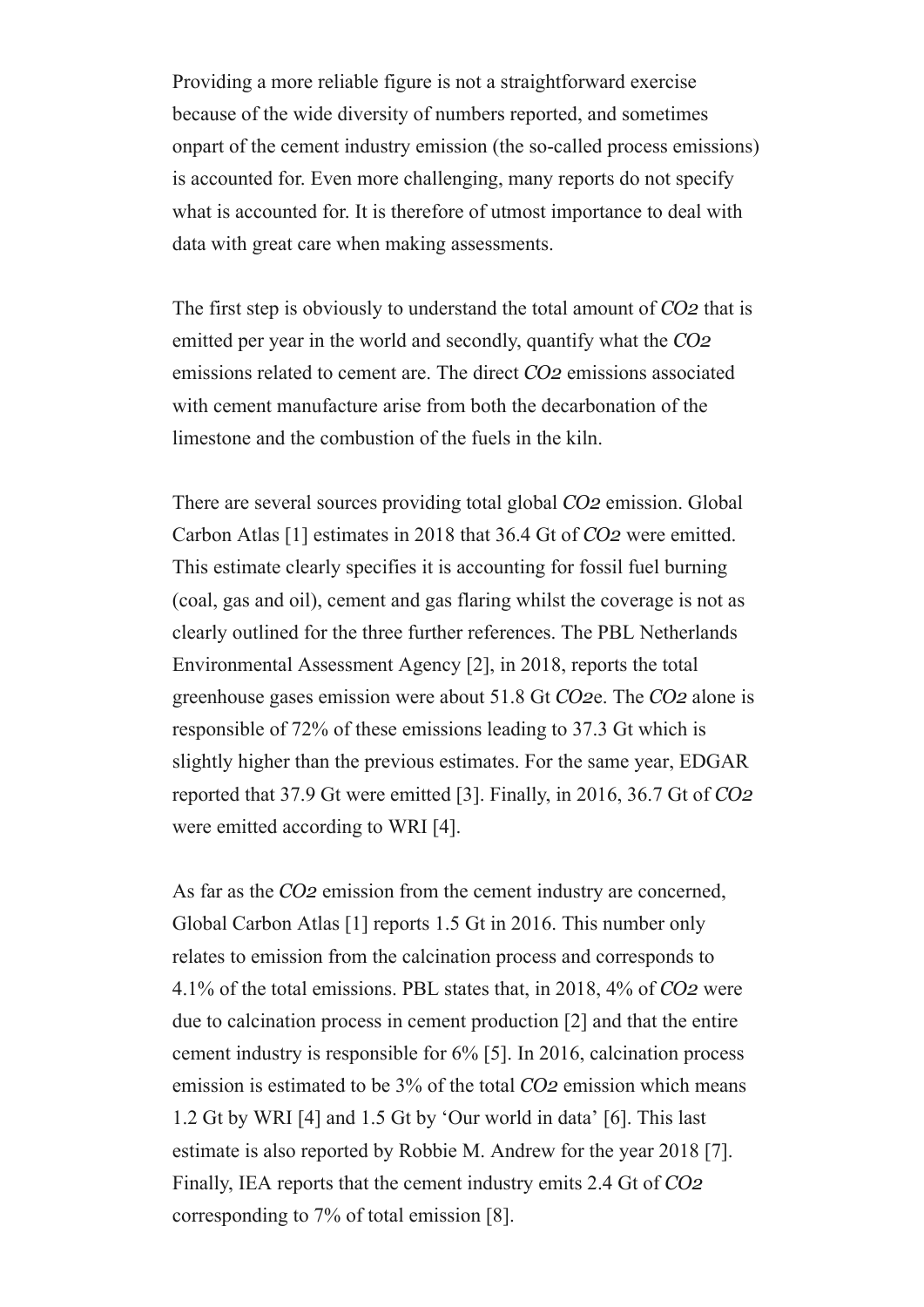One shortcoming of most of those estimates i[s that they](https://www.linkedin.com/feed/) [report onl](https://www.linkedin.com/mynetwork/)[y a](https://www.linkedin.com/jobs/)  part of the cement industry emission, the one related to the calcination work process. However, IEA estimates the proportion of the process emission to be two third [8] while Ecofys [9] estimates it at 55%. Data from our GNR database [10] confirms the 2/3. On that basis, total emission from the cement industry can be estimated between 6-7% of world emission.



Another way to estimate is to start from the specific gross *CO2* emissions (e.g. kg of *CO2* emitted per tonne of cement produced) and multiply by the total cement production which gives us an absolute number (e.g. kg of *CO2* emitted). IEA [8] indicates that 0.5-0.6 ton of *CO2* is emitted per ton of cement , reports from cement companies rather indicate a value around 0.6-0.7 t *CO2*/ t cement (GNR average of 0.654 t*CO2*/t cement). By multiplying the average value (0.6) by the total cement production (4.1 Gt) we obtain total *CO2* emission from the cement industry (2.5 Gt) which is about 7% of the total *CO2* emission in the world.

By combining all these references, we can conclude that 7% is a good estimate of cement industry emission share in total *CO2* emission